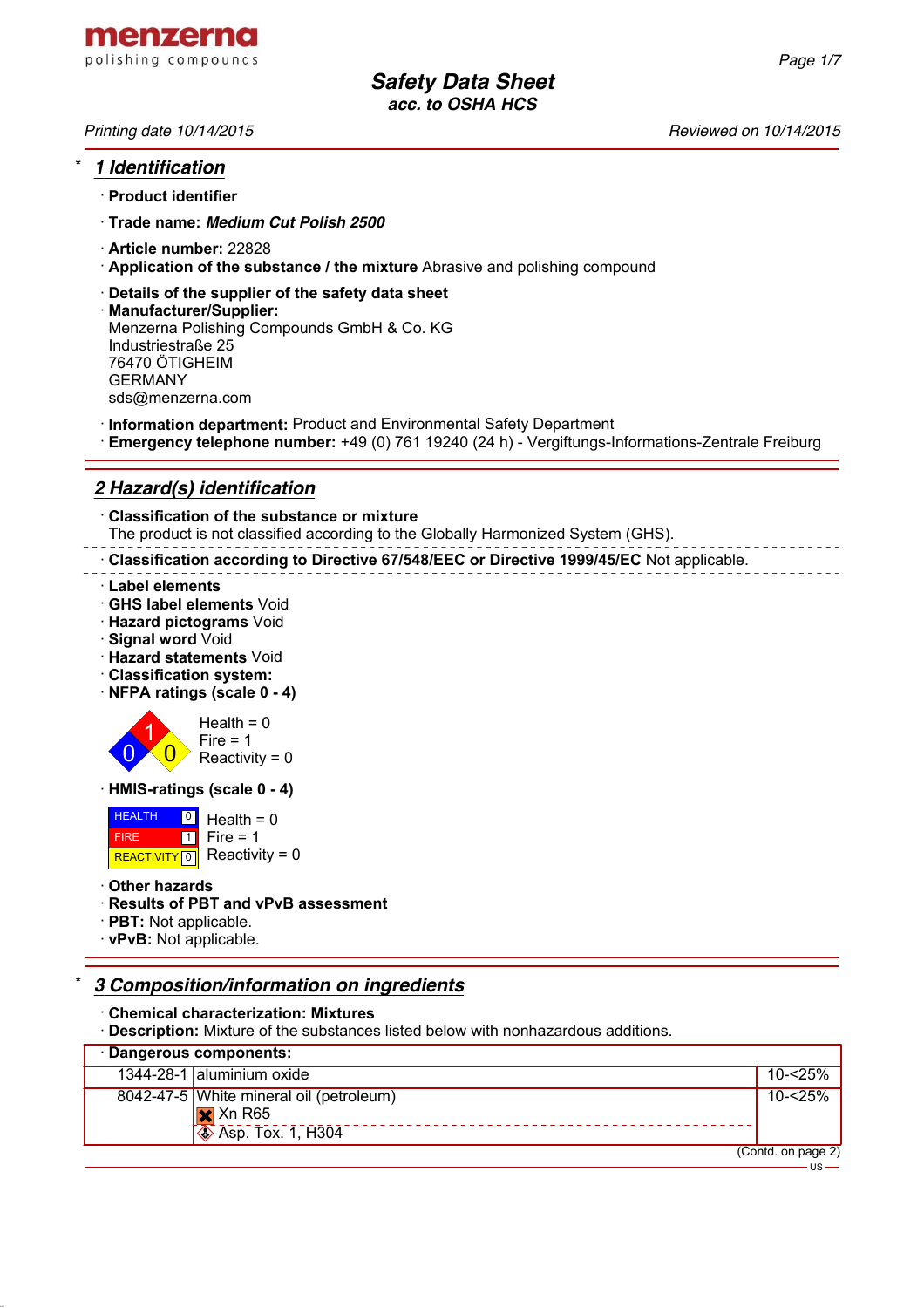menzerna polishing compounds

**Trade name:** *Medium Cut Polish 2500*

|                    |                                                    | (Contd. of page 1) |
|--------------------|----------------------------------------------------|--------------------|
|                    | 64742-48-9 Naphtha (petroleum), hydrotreated heavy | 10-<25%            |
|                    |                                                    |                    |
|                    | $\overline{\mathsf{R}}$ Xn R65                     |                    |
|                    | Asp. Tox. 1, H304; Flam. Liq. 4, H227              |                    |
| $56-81-5$ glycerol |                                                    | $0.1 - 2.5\%$      |
|                    |                                                    |                    |

## *4 First-aid measures*

#### · **Description of first aid measures**

- · **General information:** No special measures required.
- · **After inhalation:** Supply fresh air; consult doctor in case of complaints.
- · **After skin contact:**

Immediately wash with water and soap and rinse thoroughly.

If skin irritation continues, consult a doctor.

- · **After eye contact:**
- Rinse opened eye for several minutes under running water. If symptoms persist, consult a doctor.
- · **After swallowing:**
- Rinse out mouth and then drink plenty of water.
- If symptoms persist consult doctor.
- · **Information for doctor:**
- · **Most important symptoms and effects, both acute and delayed** No further relevant information available.
- · **Indication of any immediate medical attention and special treatment needed** Treat according to symptoms.

## *5 Fire-fighting measures*

- · **Extinguishing media**
- · **Suitable extinguishing agents:** Water spray, foam, dry powder or carbon dioxide.
- · **For safety reasons unsuitable extinguishing agents:** Water with full jet
- · **Special hazards arising from the substance or mixture** Nitrogen oxides (NOx)
- · **Advice for firefighters**
- · **Protective equipment:**

Wear self-contained respiratory protective device. Wear fully protective suit.

## *6 Accidental release measures*

- · **Personal precautions, protective equipment and emergency procedures** Keep unnecessary personnel away. Ensure adequate ventilation. Use personal protection recommended in section 8.
- · **Environmental precautions:**
- Dilute with plenty of water.

Do not allow to enter sewers/ surface or ground water.

- · **Methods and material for containment and cleaning up:**
- Absorb with liquid-binding material (sand, diatomite, acid binders, universal binders, sawdust).
- **Reference to other sections** See Section 7 for information on safe handling.
- See Section 8 for information on personal protection equipment.
- See Section 13 for disposal information.

 $\overline{\mathsf{u}}$ s.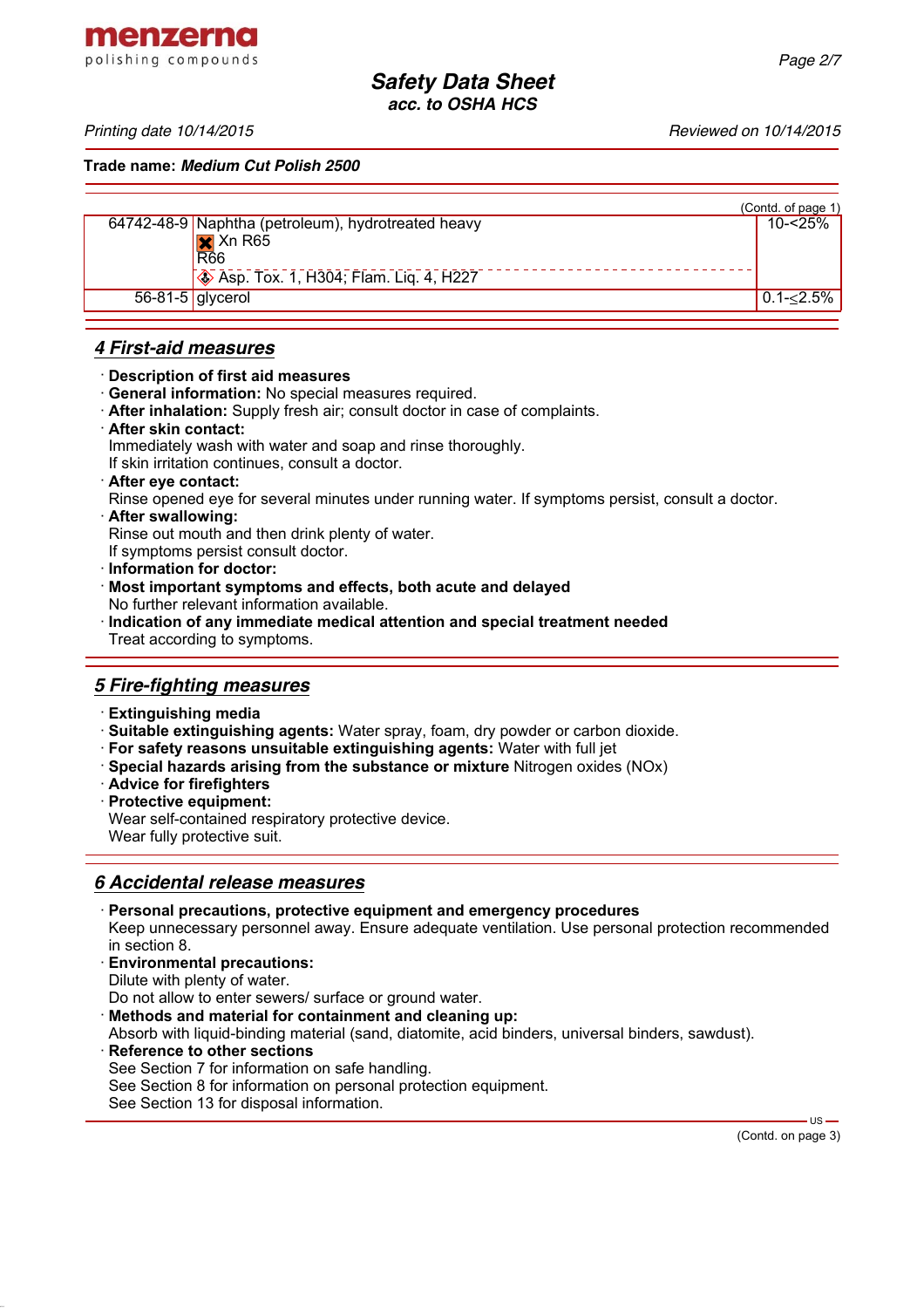menzerna polishing compounds

*Printing date 10/14/2015 Reviewed on 10/14/2015*

**Trade name:** *Medium Cut Polish 2500*

(Contd. of page 2)

## *7 Handling and storage*

- · **Handling:**
- · **Precautions for safe handling** No special precautions are necessary if used correctly.
- · **Information about protection against explosions and fires:** No special measures required.
- · **Conditions for safe storage, including any incompatibilities**
- · **Storage:**
- · **Requirements to be met by storerooms and receptacles:**
- Store in a well-ventilated place. Storage temperature: between 15 °C and 25 °C.
- · **Information about storage in one common storage facility:** Not required.
- · **Further information about storage conditions:** None.
- · **Specific end use(s)** No further relevant information available.

## *8 Exposure controls/personal protection*

· **Additional information about design of technical systems:** No further data; see item 7.

#### · **Control parameters**

| Components with limit values that require monitoring at the workplace: |                                                                                                                  |  |  |  |
|------------------------------------------------------------------------|------------------------------------------------------------------------------------------------------------------|--|--|--|
| 1344-28-1 aluminium oxide                                              |                                                                                                                  |  |  |  |
|                                                                        | PEL Long-term value: 15 <sup>*</sup> ; 15 <sup>**</sup> mg/m <sup>3</sup><br>*Total dust; ** Respirable fraction |  |  |  |
|                                                                        | REL Long-term value: 10* 5** mg/m <sup>3</sup><br>*Total dust **Respirable fraction                              |  |  |  |
| <b>TLV</b>                                                             | Long-term value: $1*$ mg/m <sup>3</sup><br>as AI; *as respirable fraction                                        |  |  |  |
|                                                                        | 8042-47-5 White mineral oil (petroleum)                                                                          |  |  |  |
|                                                                        | TWA Long-term value: $5 \text{ mg/m}^3$                                                                          |  |  |  |

· **Additional information:** The lists that were valid during the creation were used as basis.

#### · **Exposure controls**

#### · **Personal protective equipment:**

#### · **General protective and hygienic measures:**

- The usual precautionary measures for handling chemicals should be followed.
- **Breathing equipment:** Not necessary if room is well-ventilated.
- · **Protection of hands:**

Protective gloves are recommended.

The glove material has to be impermeable and resistant to the product/ the substance/ the preparation. Due to missing tests no recommendation to the glove material can be given for the product/ the preparation/ the chemical mixture.

Selection of the glove material on consideration of the penetration times, rates of diffusion and the degradation

#### · **Material of gloves**

The selection of the suitable gloves does not only depend on the material, but also on further marks of quality and varies from manufacturer to manufacturer. As the product is a preparation of several substances, the resistance of the glove material can not be calculated in advance and has therefore to be checked prior to the application.

#### **Penetration time of glove material**

The exact break through time has to be found out by the manufacturer of the protective gloves and has to be observed.

· **Eye protection:** Safety glasses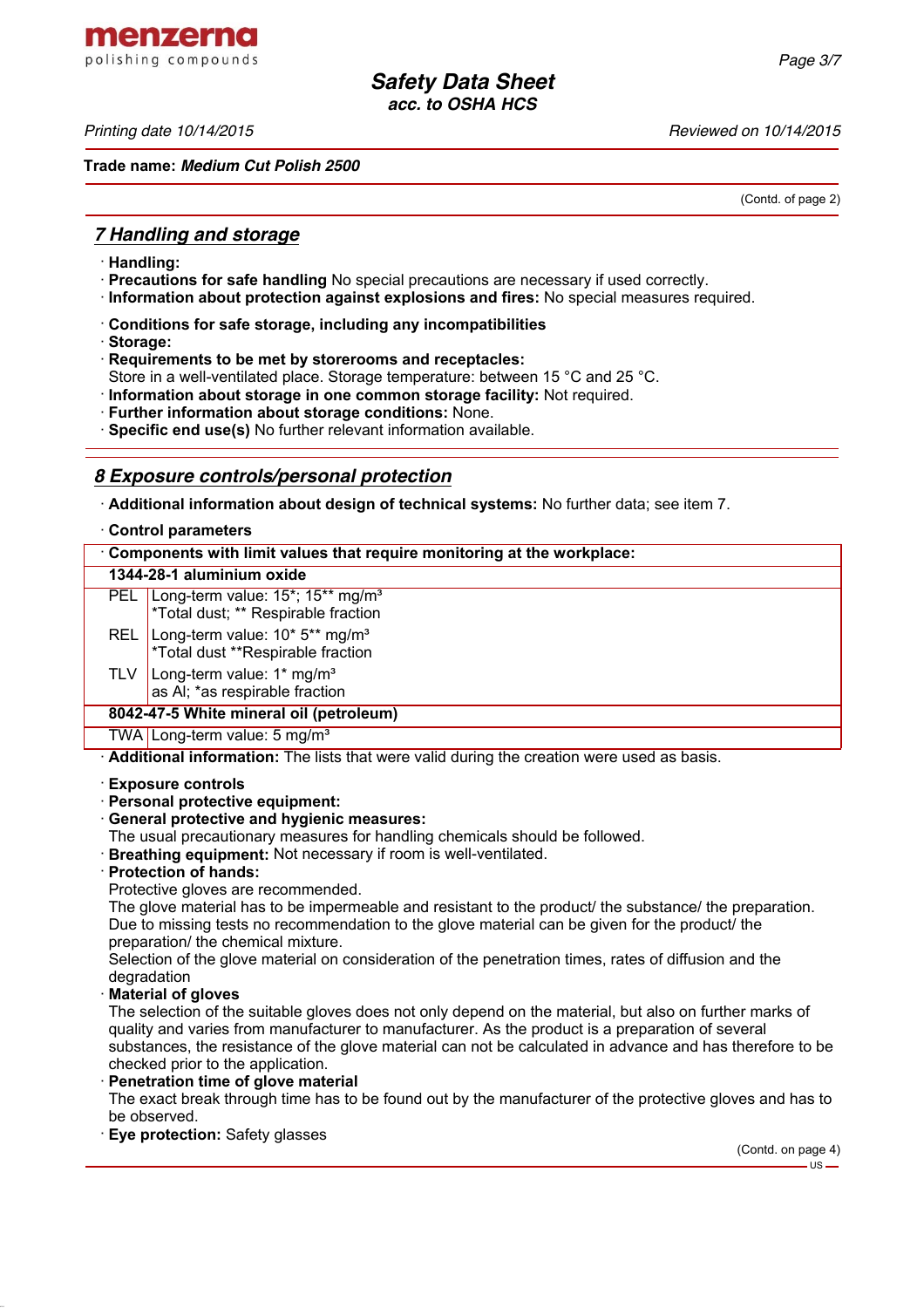(Contd. of page 3)

*Safety Data Sheet acc. to OSHA HCS*

*Printing date 10/14/2015 Reviewed on 10/14/2015*

**Trade name:** *Medium Cut Polish 2500*

· **Body protection:** Protective work clothing

## \* *9 Physical and chemical properties* · **Information on basic physical and chemical properties** · **General Information** · **Appearance: Viscous**<br>White **Color:**<br>Odor: · **Odor:** Characteristic · **Odour threshold:** Not determined. · **pH-value at 20 °C (68 °F):** > 7 · **Change in condition Melting point/Melting range:** Undetermined. **Boiling point/Boiling range:** > 100 °C (> 212 °F)  $\cdot$  **Flash point:**  $> 100 \degree C$  (> 212  $\degree F$ ) · **Flammability (solid, gaseous):** Not applicable. · **Decomposition temperature:** Not determined. · **Auto igniting: Auto igniting.** Product is not selfigniting. · **Danger of explosion:** Product does not present an explosion hazard. **Density at 20 °C (68 °F):** 1 g/cm<sup>3</sup> (8.345 lbs/gal) **Relative density Relative density Not determined.** · **Vapour density** Not determined. · **Evaporation rate Not determined.** · **Solubility in / Miscibility with Water:** Partly miscible.

365.7 g/l / 3.05 lb/gl

# *10 Stability and reactivity*

- · **Reactivity** None under normal conditions.
- · **Chemical stability**

· **Viscosity:**

· **Solvent content:**

· **Thermal decomposition / conditions to be avoided:**

· **Partition coefficient (n-octanol/water):** Not determined.

**VOC content:** 12,0 %

**Dynamic:** Not determined. **Kinematic at 40 °C (104 °F):** > 20.5 mm<sup>2</sup>/s

- No decomposition if used according to specifications.
- · **Possibility of hazardous reactions** No dangerous reactions known.
- · **Conditions to avoid** No further relevant information available.
- · **Incompatible materials:** No further relevant information available.
- · **Hazardous decomposition products:** No dangerous decomposition products known.

· **Other information** No further relevant information available.

 $-$  US  $-$ 

menzerna polishing compounds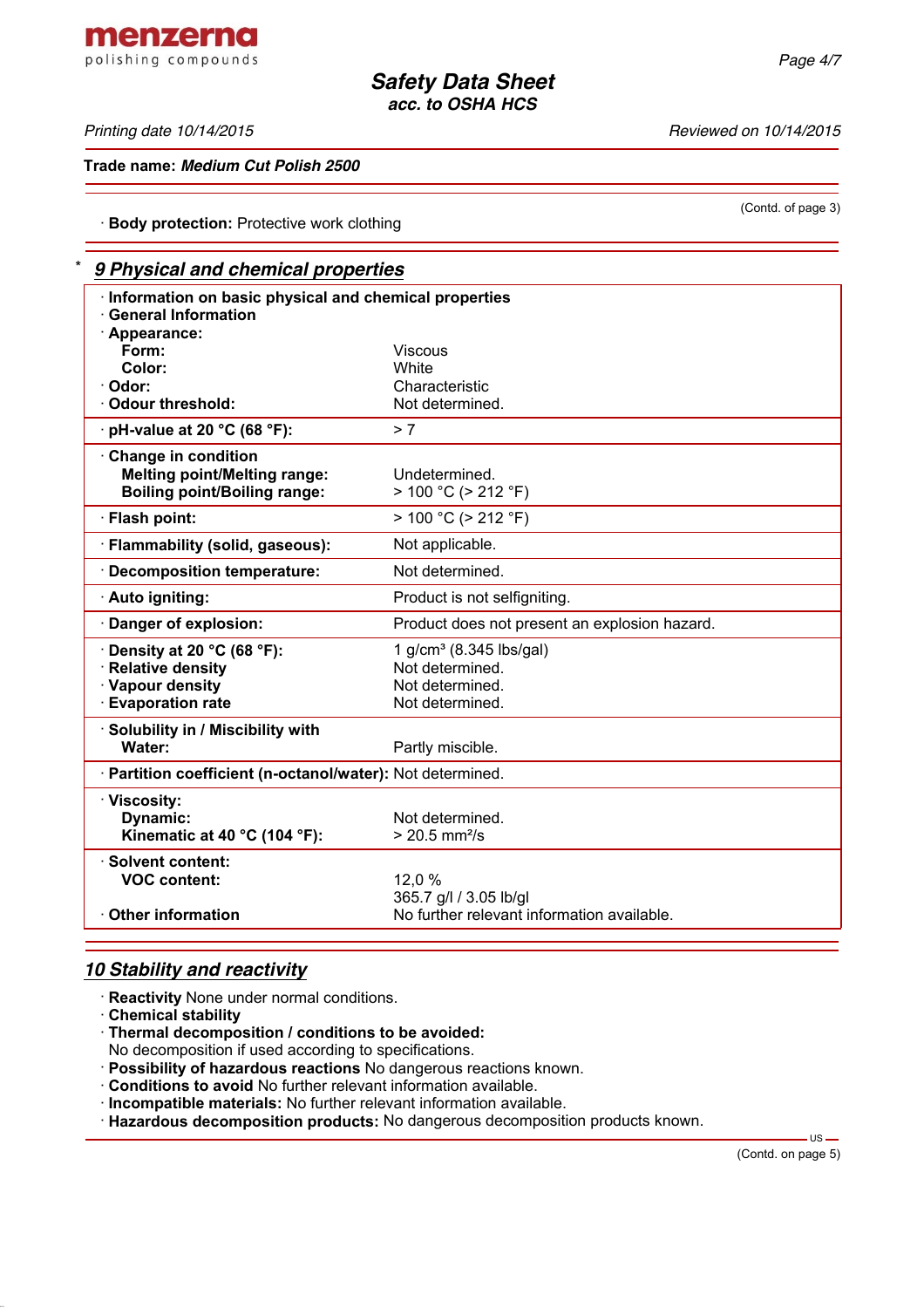menzerna polishing compounds

*Printing date 10/14/2015 Reviewed on 10/14/2015*

**Trade name:** *Medium Cut Polish 2500*

(Contd. of page 4)

## \* *11 Toxicological information*

· **Information on toxicological effects**

## · **Acute toxicity:**

## · **LD/LC50 values that are relevant for classification:**

**64742-48-9 Naphtha (petroleum), hydrotreated heavy**

Oral LD50 >5000 mg/kg (rat)

Dermal LD50  $\geq$ 3000 mg/kg (rab)

## · **Primary irritant effect:**

- · **on the skin:** No irritant effect.
- · **on the eye:** No irritating effect.
- · **Sensitization:** No sensitizing effects known.
- · **Additional toxicological information:**

The product is not subject to classification according to internally approved calculation methods for preparations:

When used and handled according to specifications, the product does not have any harmful effects according to our experience and the information provided to us.

#### · **OSHA-Ca (Occupational Safety & Health Administration)**

None of the ingredients is listed.

## *12 Ecological information*

- · **Toxicity**
- · **Aquatic toxicity:** No further relevant information available.
- · **Persistence and degradability** No further relevant information available.
- · **Behavior in environmental systems:**
- · **Bioaccumulative potential** No further relevant information available.
- · **Mobility in soil** No further relevant information available.
- · **Additional ecological information:**
- · **General notes:**

Do not allow product to reach ground water, water course or sewage system.

Danger to drinking water if even small quantities leak into the ground.

- · **Results of PBT and vPvB assessment**
- · **PBT:** Not applicable.
- · **vPvB:** Not applicable.
- · **Other adverse effects** No further relevant information available.

## \* *13 Disposal considerations*

- · **Waste treatment methods**
- · **Recommendation:** Must be specially treated adhering to official regulations.
- · **Waste disposal key:**
- Waste codes should be determined in consultation with the customer, supplier and disposal.
- · **Uncleaned packagings:**
- · **Recommendation:** Disposal must be made according to official regulations.
- · **Recommended cleansing agent:** Water, if necessary with cleansing agents.

## *14 Transport information*

· **UN-Number**

· **DOT, ADR, ADN, IMDG, IATA** Void

(Contd. on page 6)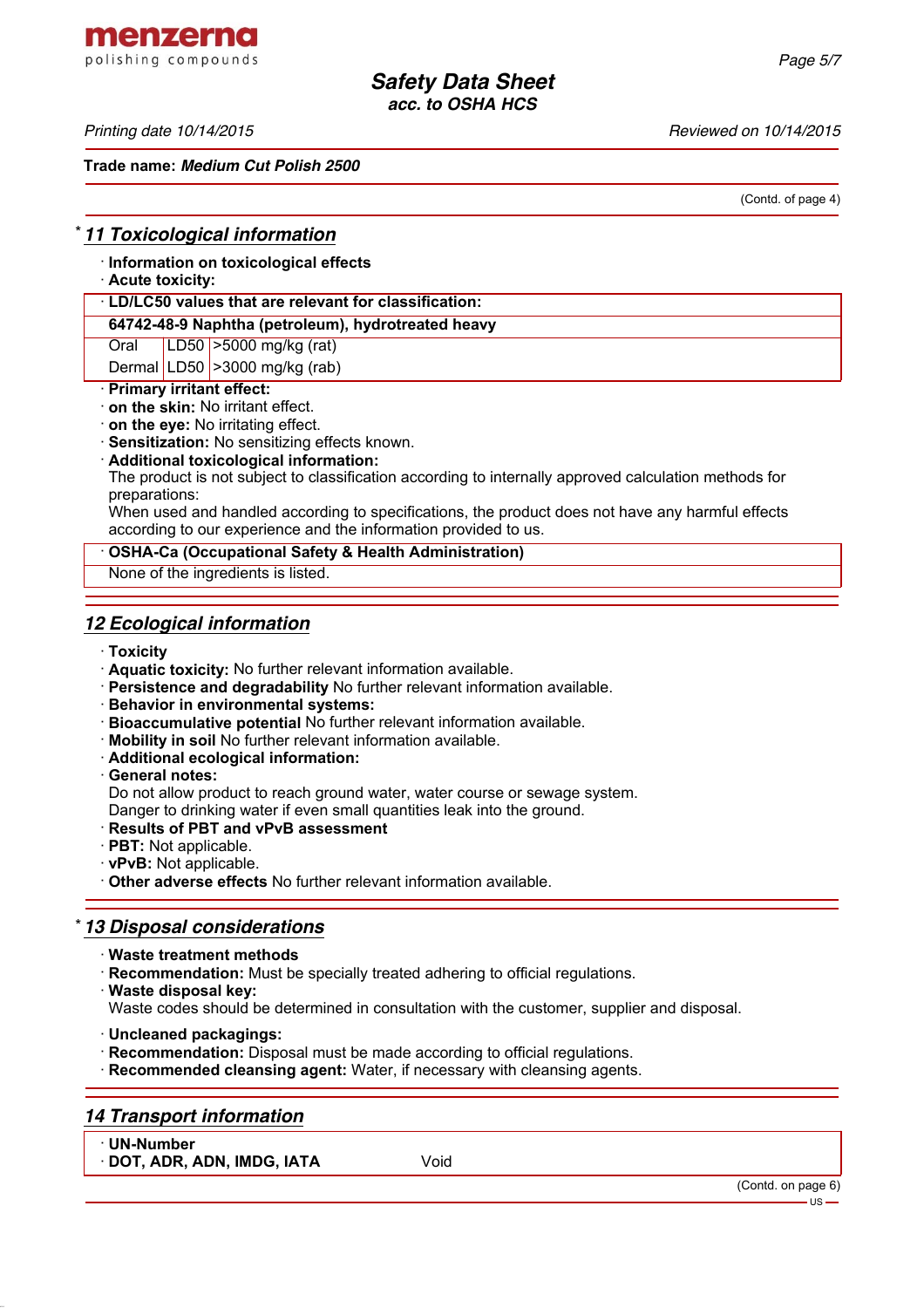menzerna polishing compounds

*Printing date 10/14/2015 Reviewed on 10/14/2015*

**Trade name:** *Medium Cut Polish 2500*

|                                                                                   |                 | (Contd. of page 5) |
|-----------------------------------------------------------------------------------|-----------------|--------------------|
| · UN proper shipping name<br>DOT, ADR, ADN, IMDG, IATA                            | Void            |                    |
| · Transport hazard class(es)                                                      |                 |                    |
| · DOT, ADR, ADN, IMDG, IATA<br>· Class                                            | Void            |                    |
| · Packing group<br>· DOT, ADR, IMDG, IATA                                         | Void            |                    |
| <b>Environmental hazards:</b><br>· Marine pollutant:                              | No.             |                    |
| · Special precautions for user                                                    | Not applicable. |                    |
| Transport in bulk according to Annex II of<br><b>MARPOL73/78 and the IBC Code</b> | Not applicable. |                    |
| · UN "Model Regulation":                                                          | Void            |                    |
|                                                                                   |                 |                    |

## \* *15 Regulatory information*

| $\cdot$ Safety, health and environmental regulations/legislation specific for the substance or mixture<br>Regulation 1907/2006/EC, REACH concerning the Registration, Evaluation, Authorisation and Restriction |
|-----------------------------------------------------------------------------------------------------------------------------------------------------------------------------------------------------------------|
| of Chemicals.                                                                                                                                                                                                   |
| Regulation 453/2010/EU, REACH as amended.<br>Regulation 1272/2008/EC, on Classification, Labelling and Packaging of substances and mixtures.                                                                    |
| · Sara                                                                                                                                                                                                          |
| · Section 355 (extremely hazardous substances):                                                                                                                                                                 |
| None of the ingredients is listed.                                                                                                                                                                              |
| · Section 313 (Specific toxic chemical listings):                                                                                                                                                               |
| 1344-28-1 aluminium oxide                                                                                                                                                                                       |
| · TSCA (Toxic Substances Control Act):                                                                                                                                                                          |
| All ingredients are listed.                                                                                                                                                                                     |
| · Proposition 65                                                                                                                                                                                                |
| Chemicals known to cause cancer:                                                                                                                                                                                |
| None of the ingredients is listed.                                                                                                                                                                              |
| Chemicals known to cause reproductive toxicity for females:                                                                                                                                                     |
| None of the ingredients is listed.                                                                                                                                                                              |
| Chemicals known to cause reproductive toxicity for males:                                                                                                                                                       |
| None of the ingredients is listed.                                                                                                                                                                              |
| Chemicals known to cause developmental toxicity:                                                                                                                                                                |
| None of the ingredients is listed.                                                                                                                                                                              |
| · Carcinogenic categories                                                                                                                                                                                       |
| · EPA (Environmental Protection Agency)                                                                                                                                                                         |
| None of the ingredients is listed.                                                                                                                                                                              |
| · TLV (Threshold Limit Value established by ACGIH)                                                                                                                                                              |
| 1344-28-1 aluminium oxide<br>A4                                                                                                                                                                                 |
| · NIOSH-Ca (National Institute for Occupational Safety and Health)                                                                                                                                              |
| None of the ingredients is listed.                                                                                                                                                                              |

(Contd. on page 7)